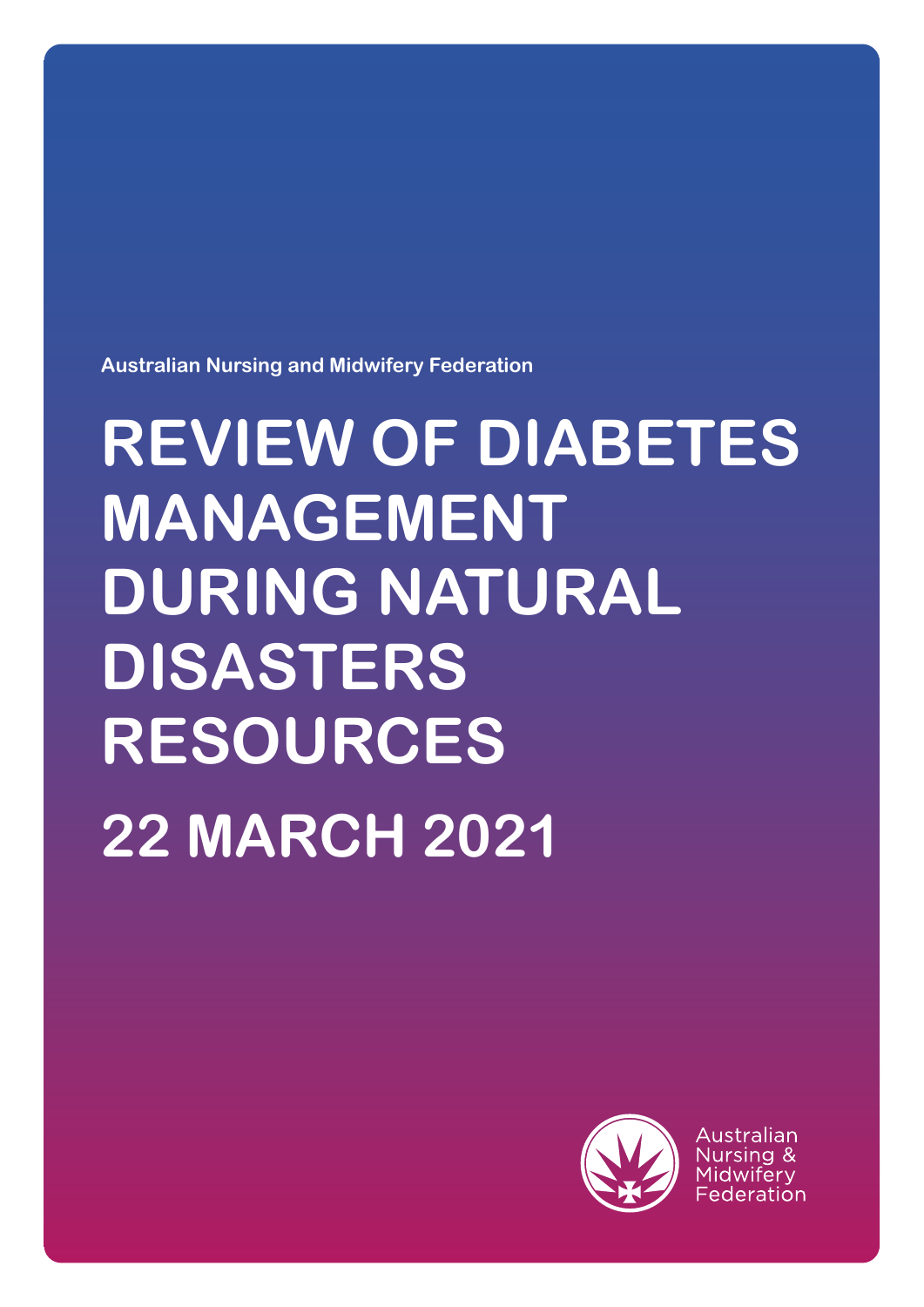

## **INTRODUCTION**

The Australian Nursing and Midwifery Federation (ANMF) is Australia's largest national union and professional nursing and midwifery organisation. In collaboration with the ANMF's eight state and territory branches, we represent the professional, industrial and political interests of more than 300,000 nurses, midwives and carers across the country.

Our members work in the public and private health, aged care and disability sectors across a wide variety of urban, rural and remote locations. We work with them to improve their ability to deliver safe and best practice care in each and every one of these settings, fulfil their professional goals and achieve a healthy work/life balance.

Our strong and growing membership and integrated role as both a professional and industrial organisation provide us with a complete understanding of all aspects of the nursing and midwifery professions and see us uniquely placed to defend and advance our professions.

Through our work with members we aim to strengthen the contribution of nursing and midwifery to improving Australia's health and aged care systems, and the health of our national and global communities.

Thank you for the opportunity to provide feedback on the resources developed by the Australian Diabetes Educators Association (ADEA) to support the self-management of diabetes and other chronic conditions during and after a natural disaster. Our members provide care to people with diabetes and chronic conditions in all health care settings across the country.

## **GENERAL FEEDBACK**

The resources are well considered, thorough without being overwhelming in detail, and progress in a logical way. It is easy to find specific information quickly. Most importantly, these documents for people living with diabetes are needed for both optimal management during and in the aftermath of a natural disaster, and provide an opportunity for considered preparation in advance of an emergency.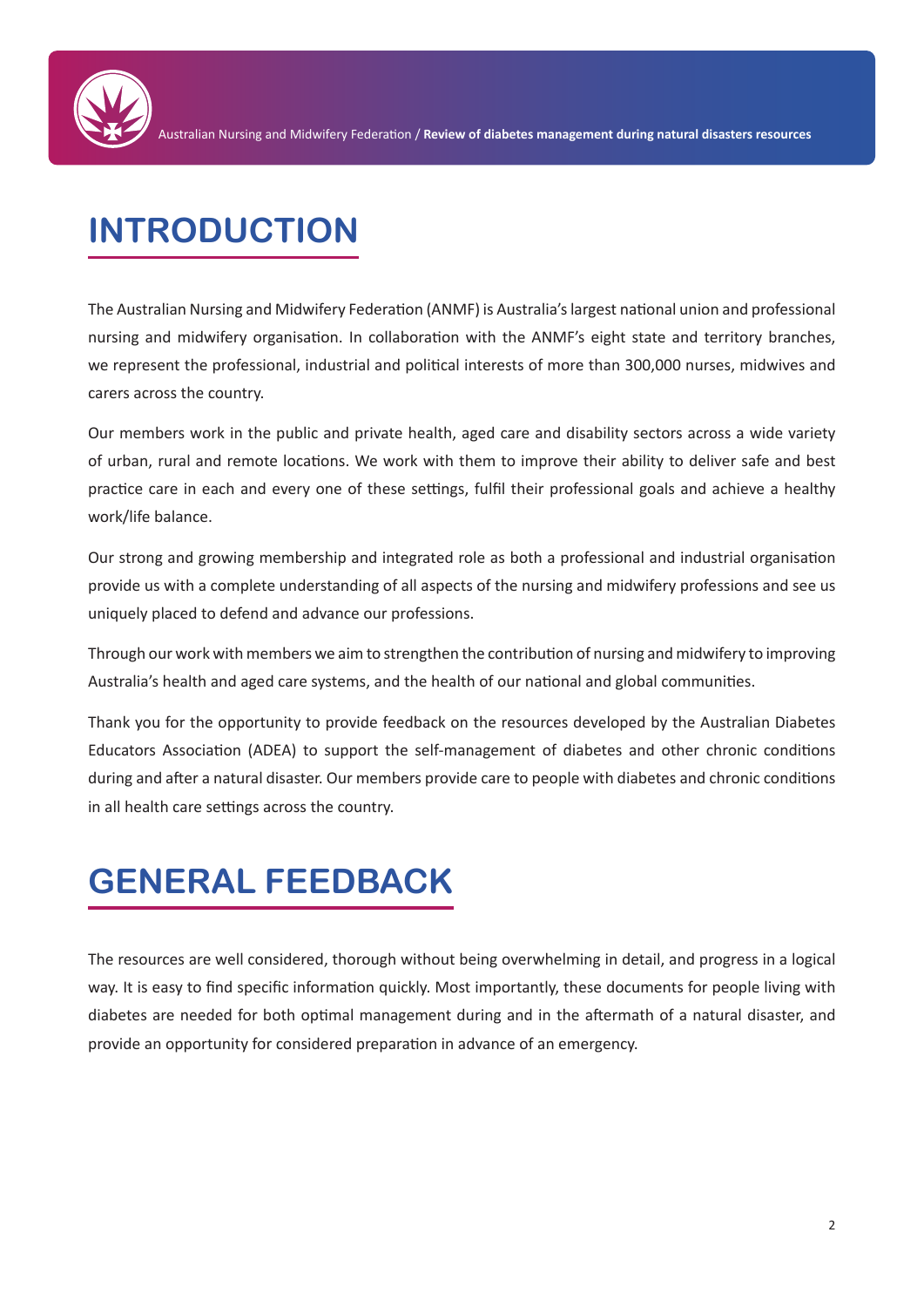

### **SURVEY QUESTIONS**

### *1. Has your organisation used the guide to the needs of people with diabetes and other chronic conditions in natural disasters?*

The nature of ANMF's role means that our Branches support the delivery of care rather than directing and performing care. However, our membership includes nurses and midwives responding to the health care needs of people affected by natural disasters, whether this is as part of volunteer roles as emergency responders, or employees of local council or health services, and those whose workplaces and communities are directly impacted. For these nurses and midwives, the ADEA's resources for diabetes management during natural disasters are an essential part of their toolkit.

#### *2. What is the key information emergency services need to know about diabetes management during natural disasters? Is this information covered in the current guidebook?*

It is essential for emergency services to, understand how variable appropriate management needs to be, based not only on the type of diabetes mellitus, prescribed medication/s, and individual response to the natural disaster, but also each person's level of glycaemic stability. While the majority of this information is succinctly but comprehensively covered in the current guidebook, this last aspect could be more heavily emphasised, with reinforcement that variables (for example, physical exertion, physical stress, psychological stress) may destabilise even usually well-balanced glycaemic control. It may be useful to add irritability and aggression to the symptoms of hypoglycaemia described on p. 18 of the booklet, as these presentations can delay diagnosis by inexperienced clinicians.

#### *3. Do you have any general comments on chronic condition management during natural disasters?*

The current version of the booklet provides useful synopses of the most prevalent chronic diseases. Although co-morbidities are briefly mentioned at the end of the synopsis regarding renal disease, these are framed as causative. It would be useful to emphasise in this section that a number of people affected by natural disasters will need treatment and monitoring of multiple, often interacting, conditions, particularly those discussed in the guide, including mental ill-health.

While the focus of the guide is diabetes, it may be helpful to adjust the wording in the last paragraph of the first column on p.22 from "It is not uncommon for people with diabetes to also have conditions such as depression and anxiety" to "It is not uncommon for people with *chronic conditions, including* diabetes, to also have conditions such as depression and anxiety."